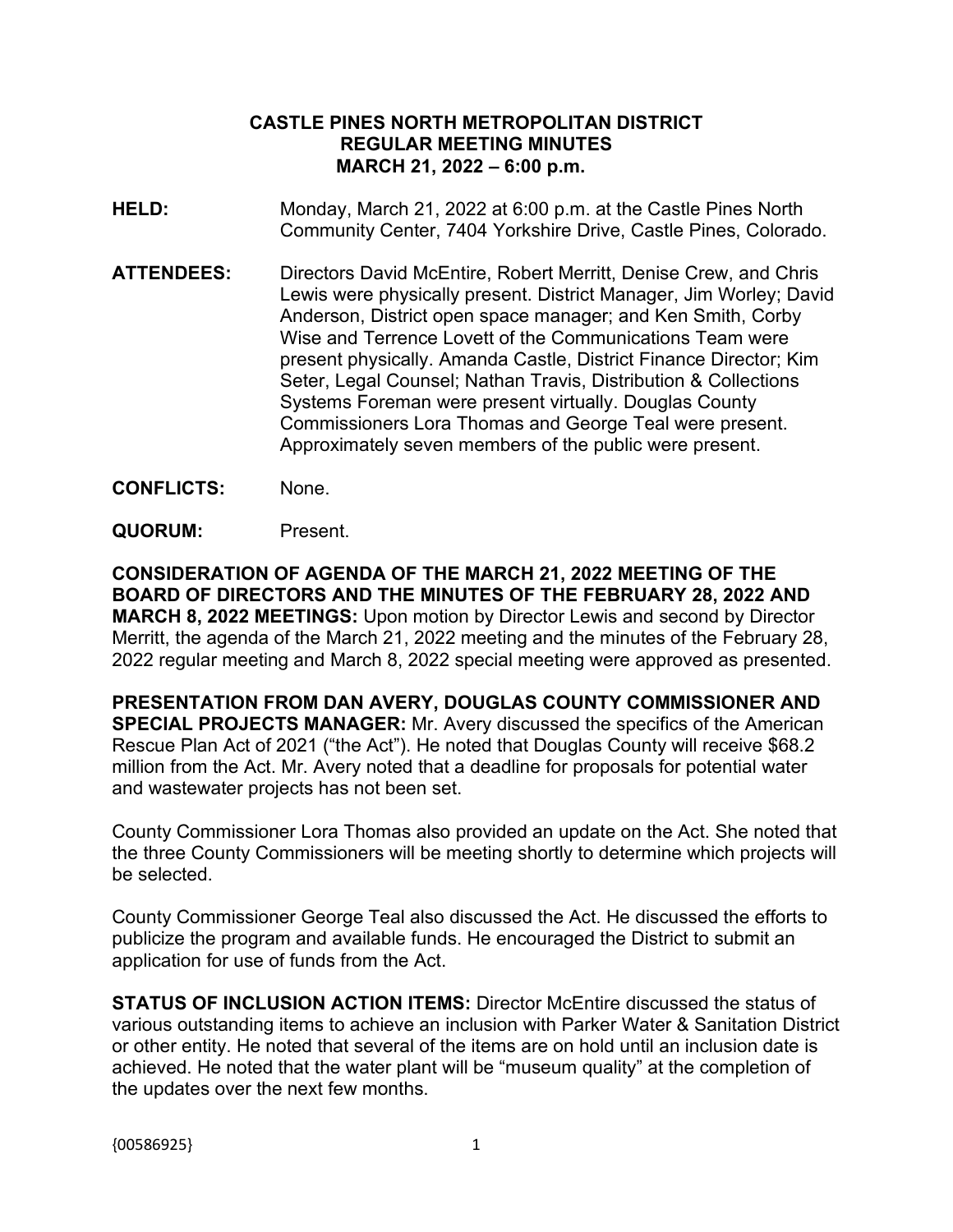**PUBLIC COMMENT:** There was no public comment at this time.

**OPEN SPACE MANAGER'S REPORT:** Open space manager**,** David Anderson, presented his report. He noted that several new trashcans were installed in locations where dog waste bags have been found. He also noted that they have been busy with snow removal lately.

**DISTRIBUTION & COLLECTIONS SYSTEMS FOREMAN REPORT**: Nathan Travis presented his report. He discussed the odor resolution in Forest Park, describing that the ozone injection project is still running smoothly. He explained that the smelliest gasses are reading at far lower levels than in the past.

**FINANCE DIRECTOR'S REPORT**: District Finance Director, Amanda Castle, presented the financial report through February 28, 2022. Director McEntire requested that a debt analysis of the COPs be conducted over the next month. She discussed that she has been working with Rubin Brown to complete the 2021 financial audit. Upon discussion, a motion was made by Director Lewis to accept the financial report as presented. The motion was seconded by Director Crew and was approved 4-0.

The Board considered checks numbered 26745-26809 for approval/ratification. Pursuant to discussion amongst the Board, a motion was made by Director Lewis to approve/ratify the current payables through the month of February 2022 as presented. The motion was seconded by Director Crew and was approved 4-0.

Ms. Castle presented the amended 2022 budget. She explained that it was necessary to adopt a revised budget in light of the termination of the inclusion with Parker Water & Sanitation District. Director McEntire opened the public hearing on the 2022 budget amendment. Upon discussion of the Board, a motion was made by Director Merritt to approve the amended 2022 budget as presented. The motion was seconded by Director Crew and was approved 4-0.

**LEGAL COUNSEL'S REPORT:** Legal Counsel, Kim Seter, presented the legal status report. He discussed that an election for the board of directors would be necessary in May because there were three candidates for two open positions on the board. He also explained that Directors McEntire and Merritt will not be running for their seats.

Mr. Seter also discussed the water share sale lawsuit with Brighton. He explained that there is a mediation of the parties that is scheduled for March 28, 2022.

Mr. Seter also noted that he will proceed with trying to determine the source of incorrect and inflammatory language concerning the termination letter of the inclusion agreement from PWSD.